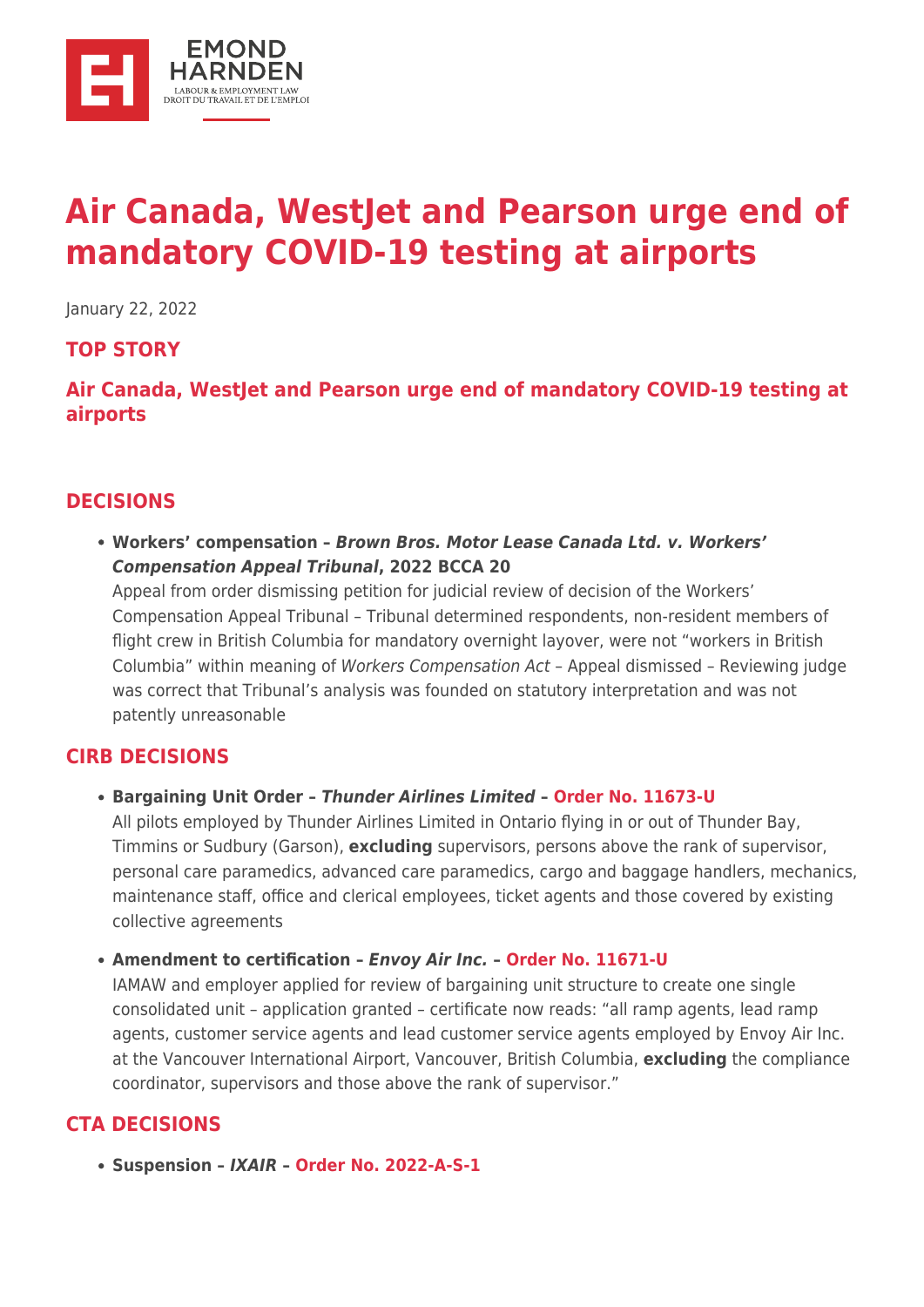

License no. 160053

**Suspension –** *705833 Ontario Ltd. c.o.b. Hawk Air* **– [Order No. 2022-A-S-3](https://otc-cta.gc.ca/eng/ruling/2022-a-s-3)** License No. 972012

### **TC/TSB NEWS**

- [Airworthiness directives](https://wwwapps.tc.gc.ca/Saf-Sec-Sur/2/cawis-swimn/AD_r.aspx?recent=&rgs=)
- [COVID-19: Guidance Material for Air Operators Managing Travellers Coming to Canada from](https://tc.canada.ca/en/initiatives/covid-19-measures-updates-guidance-issued-transport-canada/covid-19-guidance-material-air-operators-managing-travellers-coming-canada-transborder-international-airports) [Transborder & International Airports](https://tc.canada.ca/en/initiatives/covid-19-measures-updates-guidance-issued-transport-canada/covid-19-guidance-material-air-operators-managing-travellers-coming-canada-transborder-international-airports)
- [Increase in the maximum amount of compensation the Agency can award for accessibility](https://www.canada.ca/en/transportation-agency/news/2022/01/increase-in-the-maximum-amount-of-compensation-the-agency-can-award-for-accessibility-related-complaints.html)[related complaints](https://www.canada.ca/en/transportation-agency/news/2022/01/increase-in-the-maximum-amount-of-compensation-the-agency-can-award-for-accessibility-related-complaints.html)
- [Interim Order Respecting Certain Requirements for Civil Aviation Due to COVID-19, No. 52](https://tc.canada.ca/en/ministerial-orders-interim-orders-directives-directions-response-letters/interim-order-respecting-certain-requirements-civil-aviation-due-covid-19-no-52)
- [Statement by Minister Alghabra on the firefighting staffing shortage at the St. John's](https://www.canada.ca/en/transport-canada/news/2022/01/statement-by-minister-alghabra-on-the-firefighting-staffing-shortage-at-the-st-johns-international-airport.html) [International Airport](https://www.canada.ca/en/transport-canada/news/2022/01/statement-by-minister-alghabra-on-the-firefighting-staffing-shortage-at-the-st-johns-international-airport.html)

## **INDUSTRY ASSOCIATION NEWS**

- ATAC – [ATAC meets with Minister Alghabra](https://www.atac.ca/post/atac-meets-with-minister-alghabra)
- CAC – [Monette Pasher appointed interim president of the CAC](https://canadasairports.ca/press_release/monette-pasher-appointed-interim-president-of-the-cac/)
- CBAA [Changes to land and hold short operations \(LAHSO\)](https://www.cbaa-acaa.ca/CBAA/News/Changes_to_Land_and_Hold_Short_Operations__LAHSO_.aspx)
- CBAA [New COVID-19 related guidance material and IO](https://www.cbaa-acaa.ca/CBAA/News/New_COVID-19_Related_Guidance_Material_and_IO.aspx)
- COPA – [Airbus hiring 6,000 to prepare for future of aviation](https://copanational.org/airbus-hiring-6000-to-prepare-for-future-of-aviation/)
- COPA – [New aviation scholarships available through COPA](https://copanational.org/new-aviation-scholarships-available-through-copa/)
- COPA – [Smart Glide available for G3X touch display, G5 flight instrument](https://copanational.org/smart-glide-available-for-g3x-touch-display-g5-flight-instrument/)
- COPA – [Waterloo launches sustainable flight school competition for students](https://copanational.org/waterloo-launches-sustainable-flight-school-competition-for-students/)
- IATA - [IATA appoints Frederic Leger as SVP for commercial products & services](https://www.iata.org/en/pressroom/2022-releases/2022-01-17-01/)
- ICAO – [2021 global air passenger totals show improvement from 2020, but still only half pre](https://www.icao.int/Newsroom/Pages/2021-global-air-passenger-totals-show-improvement.aspx)[pandemic levels](https://www.icao.int/Newsroom/Pages/2021-global-air-passenger-totals-show-improvement.aspx)

#### **UNION NEWS**

- Unifor2002 [Cargo Airport Services Members \(CAS\) ratify a new three-year agreement!](https://www.unifor2002.org/News-Room/Cargo-Airport-Services-Canada/Cargo-Airport-Services-Members-(CAS)-ratify-a-new)
- Unifor2002 [Unifor is making progress for pilots at SkyLink Express](https://www.unifor2002.org/News-Room/SkyLink-Express/Unifor-is-making-progress-for-Pilots-at-SkyLink-Ex)

#### **AIRPORT NEWS**

- [\\$44M Waterloo airport expansion a beehive of activity](https://canada.constructconnect.com/dcn/news/infrastructure/2022/01/44m-waterloo-airport-expansion-a-beehive-of-activity)
- Air Canada, Westlet and Pearson urge end of mandatory COVID-19 testing at airports
- [Canada 'in control' of 5G airport issues that led to cancelled flights in U.S.](https://nationalpost.com/news/canada/canada-in-control-of-5g-airport-issues-that-led-to-cancelled-flights-in-u-s)
- [Canadian airports are prepared to move forward](https://canadianaviationnews.wordpress.com/2022/01/17/canadian-airports-are-prepared-to-move-forward/)
- [Comox Valley Airport looking for passenger numbers to take off in 2022](https://www.pqbnews.com/business/comox-valley-airport-looking-for-passenger-numbers-to-take-off-in-2022/)
- [Cranbrook airport continues to weather pandemic challenges](https://www.cranbrooktownsman.com/news/cranbrook-airport-continues-to-weather-pandemic-challenges/)